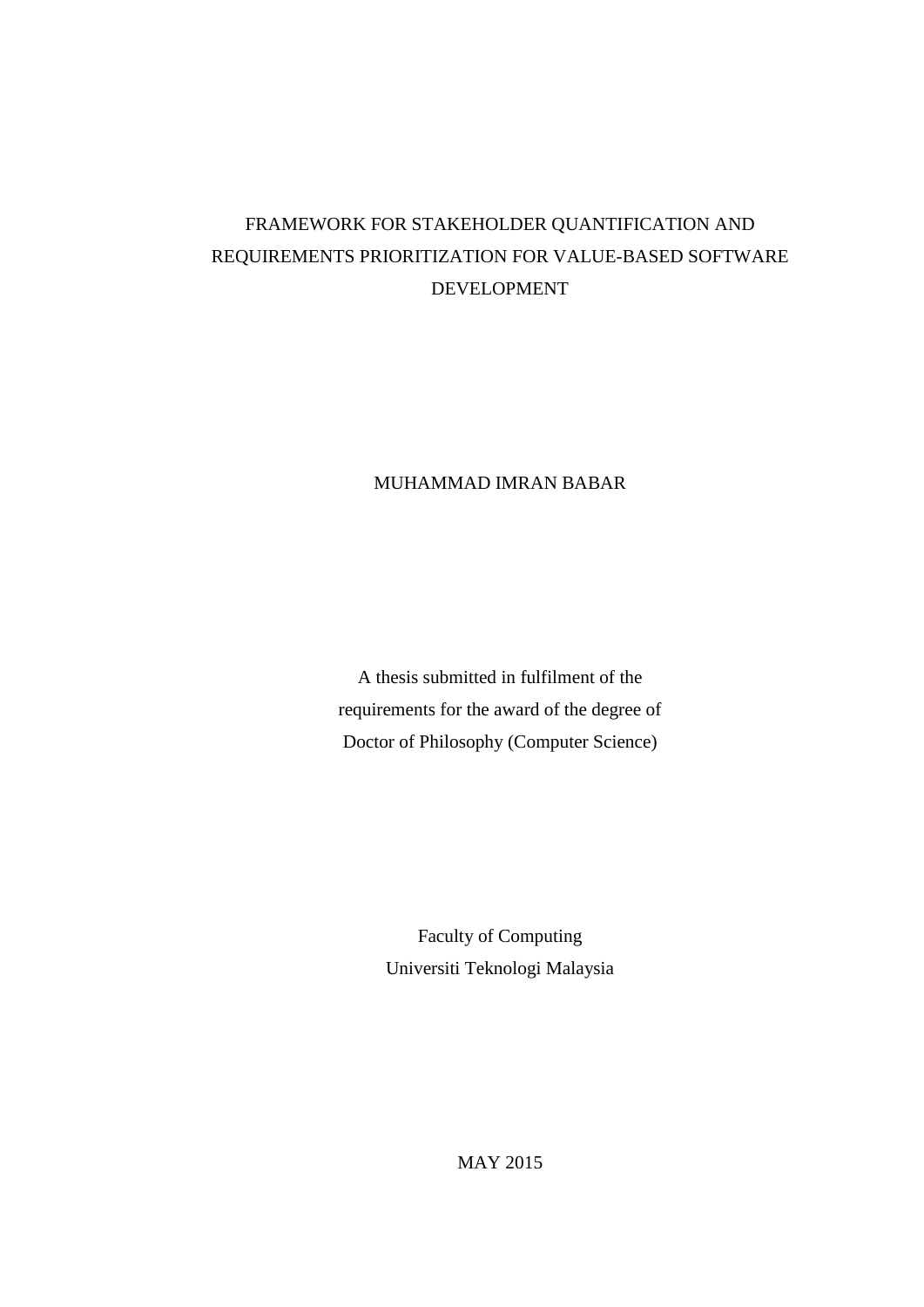I declare that this thesis entitled "Framework for Stakeholder Quantification and Requirements Prioritization for Value-Based Software Development" is the result of my own research except as cited in the references. The thesis has not been accepted for any degree and is not concurrently submitted in candidature of any other degree.

| Signature : | tyffin                 |
|-------------|------------------------|
| Name        | : MUHAMMAD IMRAN BABAR |
| Date        | $0.5 - 15 - 20.15$     |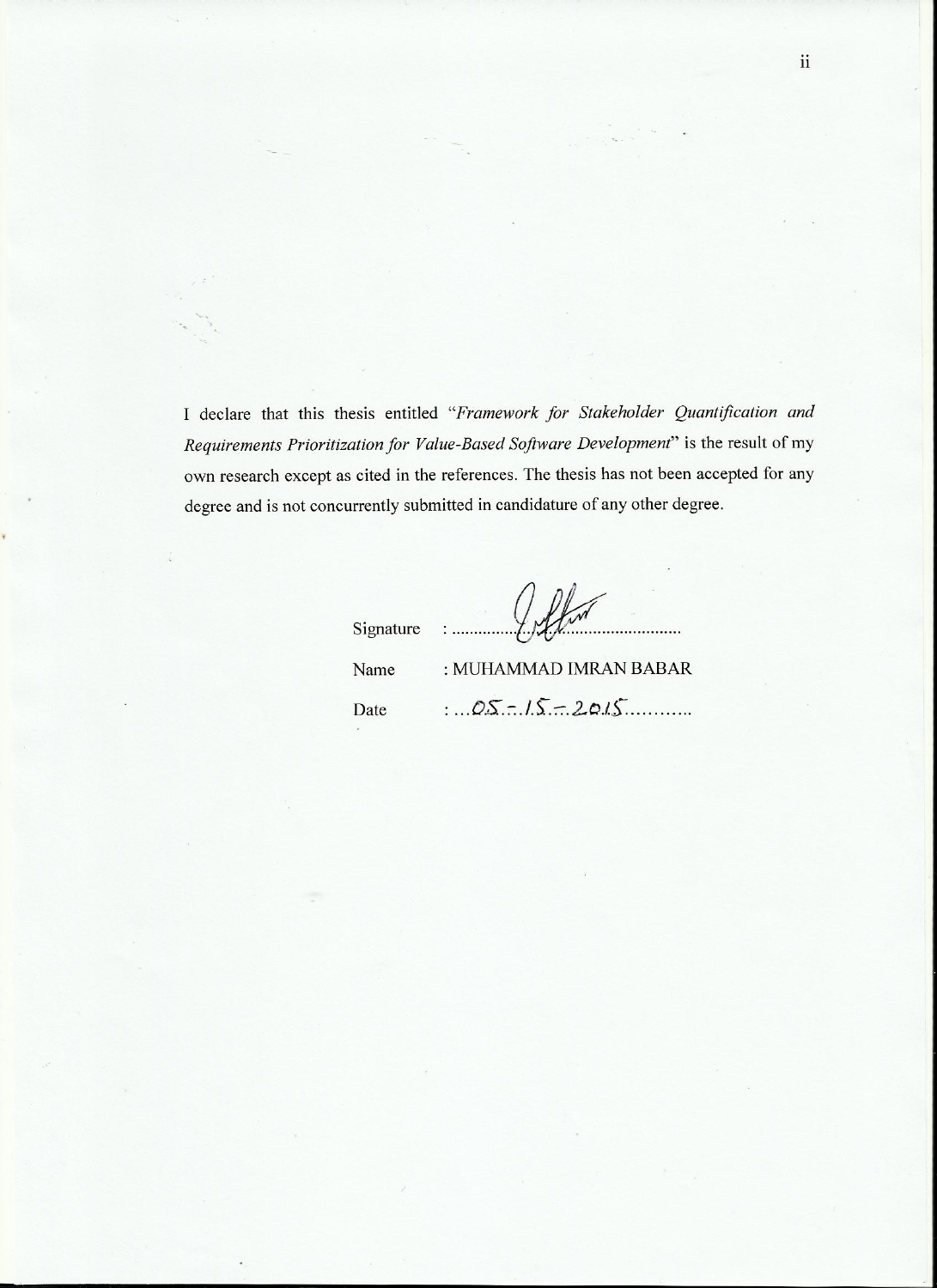This dissertation is dedicated to my family for their endless affection, support and encouragement.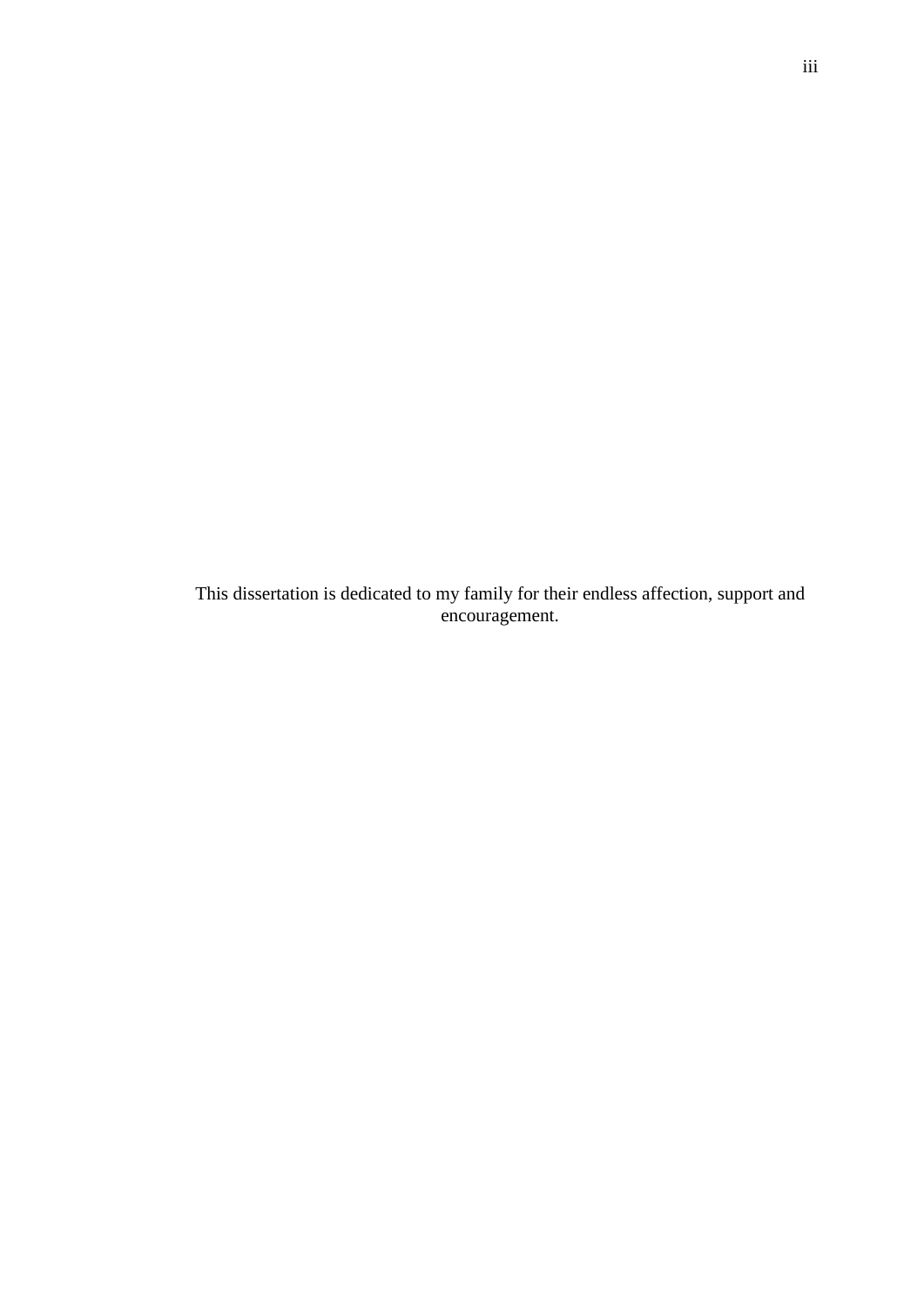#### **ACKNOWLEDGMENT**

I bestow all praise to, acclamation and appreciation to Almighty Allah, The Most Merciful and Compassionate, The Most Gracious and the Beneficent, Whose bounteous blessings enabled me to pursue and perceive higher ideals of life, who bestowed me good health, courage and knowledge to carry out and complete my work. Special thanks to His Holy Prophet Muhammad (S.A.W) who enabled me to recognize my lord and Creator.

I consider it proud privileged to express my deepest gratitude and deep sense of obligation to my reverend supervisor Dr. Masitah Ghazali and co-supervisor Associate Professor Dr. Dayang N.A. Jawawi that they kept my morale high by their kind suggestions and appreciations. Their motivation leads me to this success and without their sincere and cooperative nature and precious guidance I could never have been able to complete this task.

Finally, I must mention that it was mainly due to my family's moral support during the entire academic career which enabled me to complete my work in time. I once again would like to admit that I owe all my achievements to my most loving parents, younger brother Muhammad Irfan Ashraf, sisters, my wife and daughters Falaq Imran and Noor Fatima, who means most to me, for their prayers, love, understanding and support. I would like to express my profound admiration to Mr. Falak Sher (Research Scholar, UTM) for his dedication, inspiring attitude, untiring help, and kind behavior throughout the research efforts. Moreover, my special thanks to Aziah Abdullah, Habibah Ismael, Suraina, Adila Firdaus, Noraini Hidayah, Rooster and Halilah for their kind support. Special thanks to members of SERG, EReTSEL, SCRG and to staff in Faculty of Computing for their continuous support.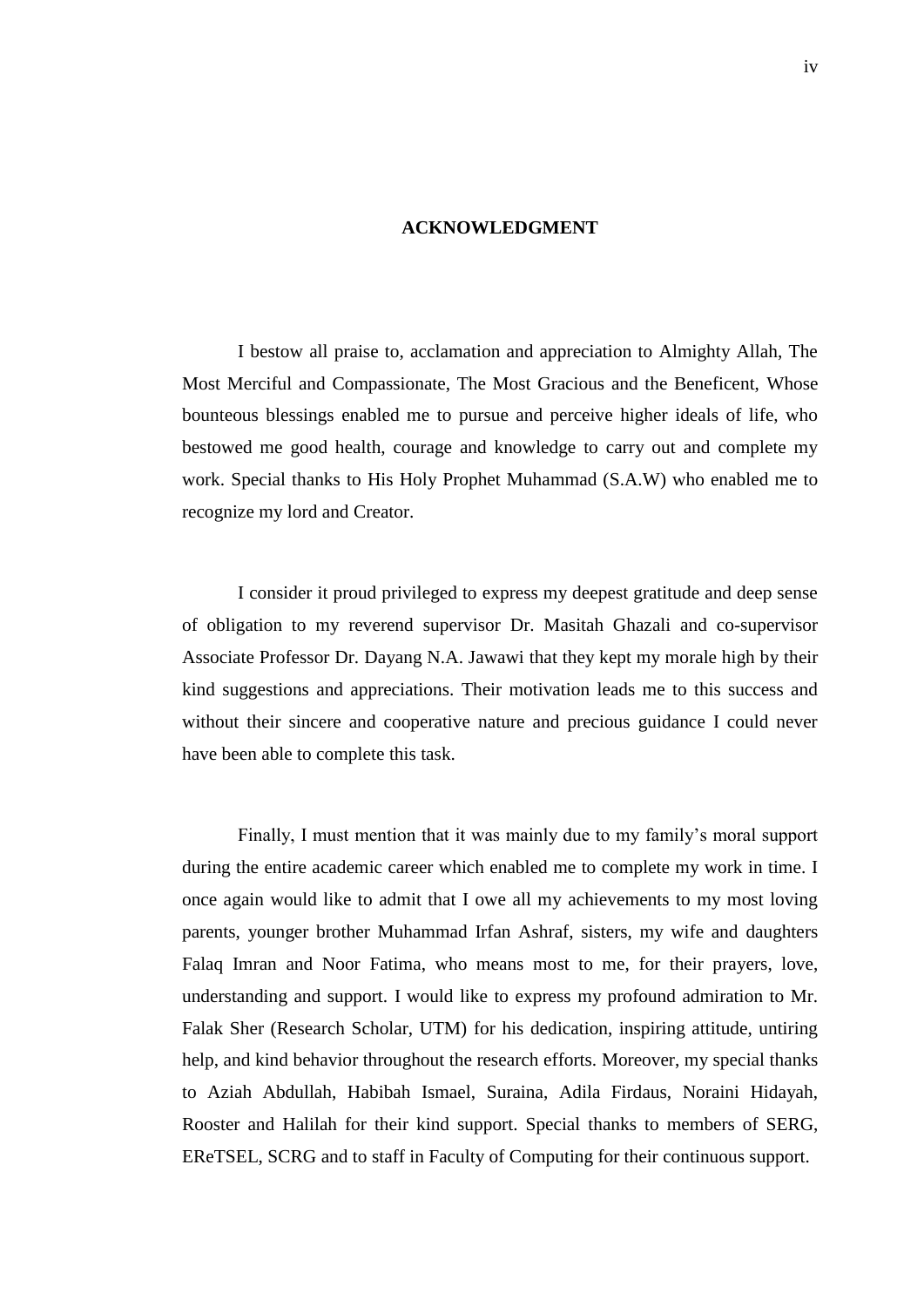#### **ABSTRACT**

This research focuses on the Value-Based Software Development (VBSD) with respect to the Stakeholder Identification and Quantification (SIQ) process and Software Requirement Prioritization (SRP). The VBSD deals with implementation of the user needs in order of priority, services, processes, decision support and return on investment. Two major issues of stakeholder analysis and the SRP scalability are considered in this research for the VBSD. The existing SIQ approaches are complex, non-uniform and do not provide in-depth details of the SIQ process. Hence, the existing SIQ approaches are difficult to apply in the VBSD. Moreover, the existing SRP techniques are not scalable and are unable to solve the problem of VBSD with respect to the large number of requirements. Hence, a framework for the SIQ process and SRP is proposed in this research. The framework consists of SIQ process StakeMeter and a scalable system PHandler for the SRP. The SIQ process StakeMeter solves the issues of stakeholder quantification, higher time consumption, complexity and process initiation. Moreover, StakeMeter selects the critical stakeholders for the VBSD with less judgmental error. In the case of StakeMeter, the stakeholder value induces complexity in stakeholder inclusion and exclusion criterion. Moreover, the involvement of many experts in the SIQ results in biases. Hence, a decision support system SPHandler is proposed based on the stakeholder factors, neural network and fuzzy c-means. SPHandler solves the problems of biasness and scalability to quantify large number of stakeholders. The requirements, in the case of VBSD, vary from few to hundreds or thousands. Hence, a decision support system PHandler is proposed to solve the scalability issue of the existing SRP techniques. The PHandler comprises of value-based intelligent requirements prioritization approach, stakeholder values, neural network and analytical hierarchy process. Finally, the proposed framework helps in the selection of success-critical stakeholders and valuable requirements for the VBSD.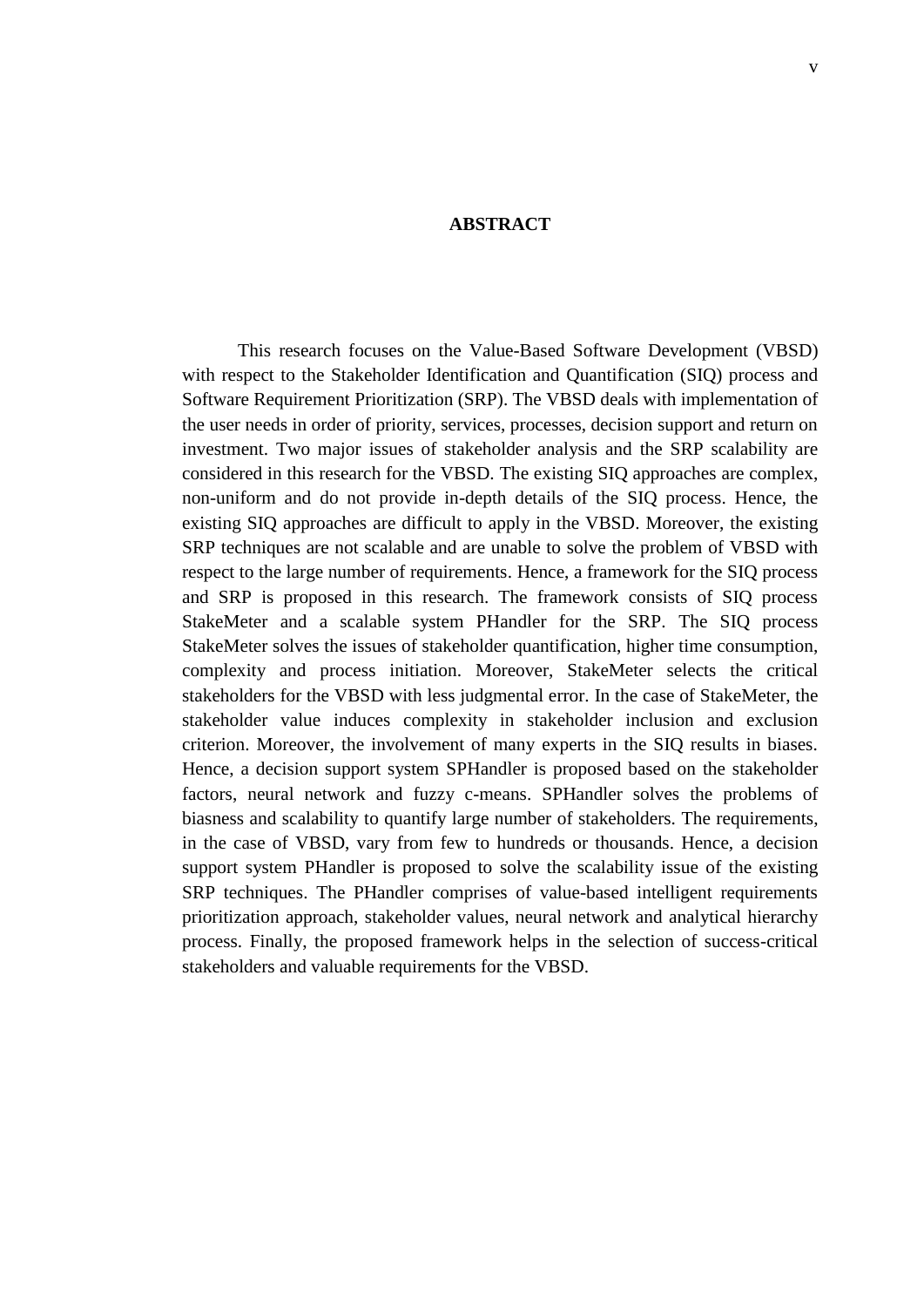#### **ABSTRAK**

Kajian ini memberi tumpuan kepada Pembangunan Perisian Berasaskan Nilai (VBSD) berkenaan dengan Pengenalan Proses Pemegang Kepentingan dan Kuantifikasi (SIQ) dan Keperluan Perisian Keutamaan (SRP). VBSD menangani pelaksanaan keperluan pengguna mengikut keutamaan, perkhidmatan, proses, sokongan keputusan dan pulangan ke atas pelaburan. Dua isu utama analisis pihak berkepentingan dan kebolehan skala SRP dipertimbangkan dalam kajian ini untuk VBSD. Pendekatan-pendekatan SIQ sedia ada adalah kompleks, tidak seragam dan tidak memberikan maklumat yang mendalam tentang proses SIQ. Oleh itu, pendekatan-pendekatan SIQ sedia sukar untuk diaplikasikan ke dalam VBSD. Selain itu, teknik-teknik SRP yang sedia ada tidak boleh skala dan tidak dapat menyelesaikan masalah VBSD berkenaan dengan bilangan besar keperluan. Oleh itu, satu rangka kerja bagi SIQ dan SRP dicadangkan dalam penyelidikan ini. Ia merangkumi proses SIQ StakeMeter dan sistem PHandler boleh skala untuk SRP. Proses SIQ StakeMeter menyelesaikan isu-isu kuantifikasi pihak berkepentingan, penggunaan masa yang lebih tinggi, kerumitan dan proses permulaan. Selain itu, StakeMeter memilih pemegang kepentingan kritikal untuk VBSD dengan kurang kesilapan pertimbangan. Dalam kes StakeMeter, nilai pihak berkepentingan mendorong kerumitan kriteria kemasukan dan pengecualian. Selain itu, penglibatan ramai pakar dalam keputusan SIQ menyebabkan berat sebelah. Maka, keputusan sistem sokongan SPHandler dicadangkan berdasarkan faktor pihak berkepentingan, rangkaian neural dan min-c kabur. SPHandler menyelesaikan masalah kecenderungan dan skala untuk mengukur jumlah besar pihak berkepentingan. Keperluan, dalam hal VBSD, berbeza-beza dari beberapa ke beratus-ratus atau beribu-ribu. Oleh itu, sistem sokongan keputusan dipanggil PHandler dicadangkan untuk menyelesaikan isu skala dalam teknik SRP sedia ada. PHandler adalah berdasarkan pendekatan keutamaan keperluan pintar berasaskan-nilai, nilai pihak berkepentingan, rangkaian neural dan proses analisis hierarki. Akhir sekali, rangka kerja yang dicadangkan membantu dalam pemilihan kejayaan-kritikal pihak berkepentingan dan keperluan yang bernilai untuk VBSD.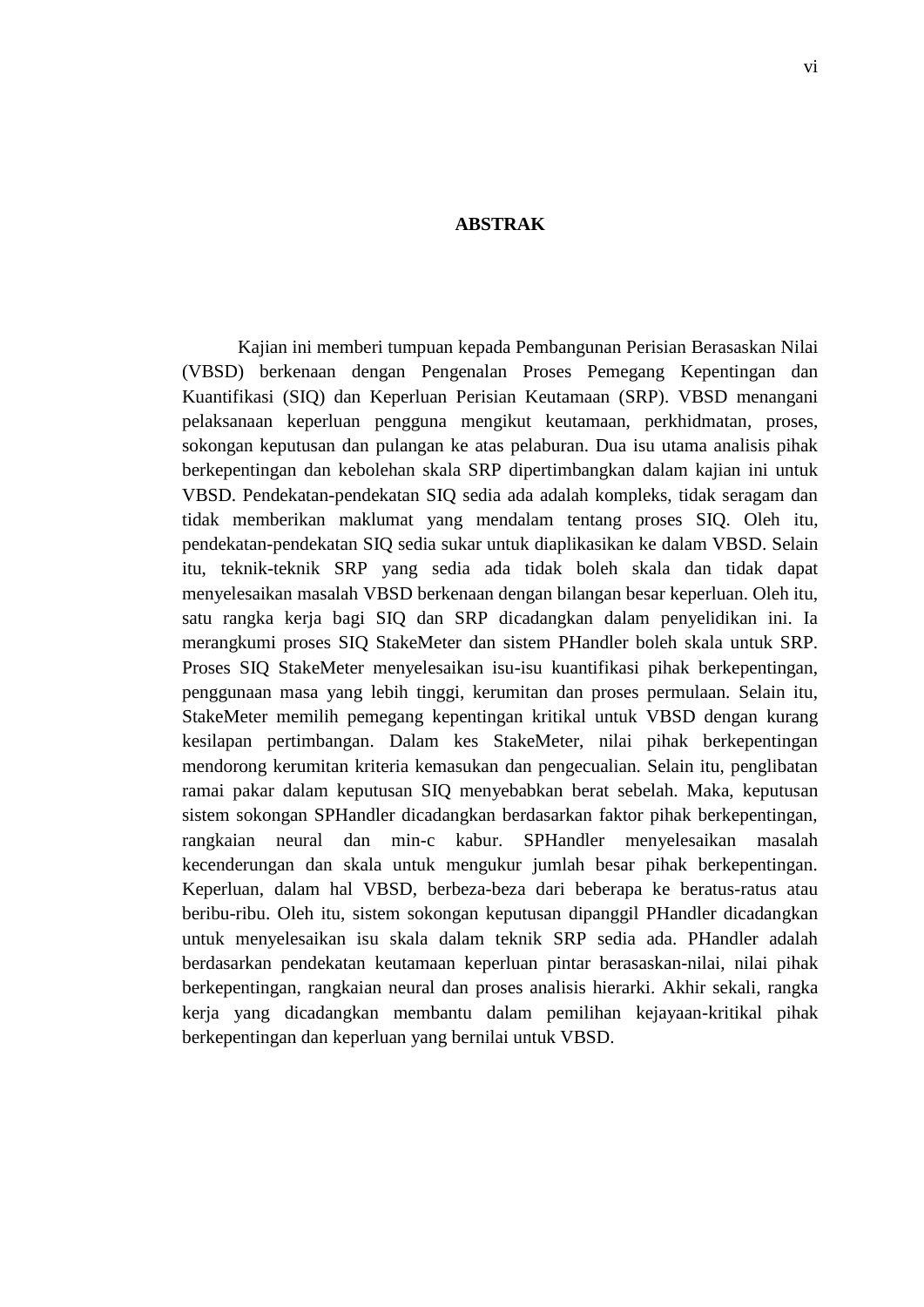### **TABLE OF CONTENTS**

| <b>CHAPTER</b> | <b>TITLE</b>             |                              |                                             | <b>PAGE</b>    |
|----------------|--------------------------|------------------------------|---------------------------------------------|----------------|
|                | <b>DECLARATION</b>       |                              |                                             |                |
|                |                          | <b>DEDICATION</b>            |                                             | iii            |
|                |                          | <b>ACKNOWLEDGEMENT</b>       |                                             | iv             |
|                |                          | <b>ABSTRACT</b>              |                                             | $\mathbf V$    |
|                | <b>ABSTRAK</b>           |                              |                                             |                |
|                | <b>TABLE OF CONTENTS</b> |                              |                                             | vii            |
|                |                          | <b>LIST OF TABLES</b>        |                                             | xiv            |
|                |                          | <b>LIST OF FIGURES</b>       |                                             | xvi            |
|                |                          | <b>LIST OF ABBREVIATIONS</b> |                                             | xviii          |
|                |                          | <b>LIST OF APPENDICES</b>    |                                             | XX             |
| $\mathbf{1}$   |                          | <b>INTRODUCTION</b>          |                                             | $\mathbf{1}$   |
|                | 1.1                      | Overview                     |                                             | $\mathbf{1}$   |
|                | 1.2                      | <b>Research Background</b>   |                                             | $\overline{4}$ |
|                | 1.3                      | <b>Problem Statement</b>     |                                             | 7              |
|                | 1.3.1                    | <b>Research Questions</b>    |                                             | 8              |
|                | 1.4                      | <b>Research Goal</b>         |                                             | 9              |
|                | 1.5                      | <b>Research Objectives</b>   |                                             | 10             |
|                | 1.6                      | <b>Research Scope</b>        |                                             | 11             |
|                | 1.7                      | <b>Research Significance</b> |                                             | 14             |
|                |                          | 1.7.1                        | Significance of Stakeholders                | 14             |
|                |                          | 1.7.2                        | Significance of Requirements Prioritization | 15             |
|                |                          | 1.7.3                        | Significance of Soft-Computing              | 16             |
|                | 1.8                      | Thesis Structure             |                                             | 16             |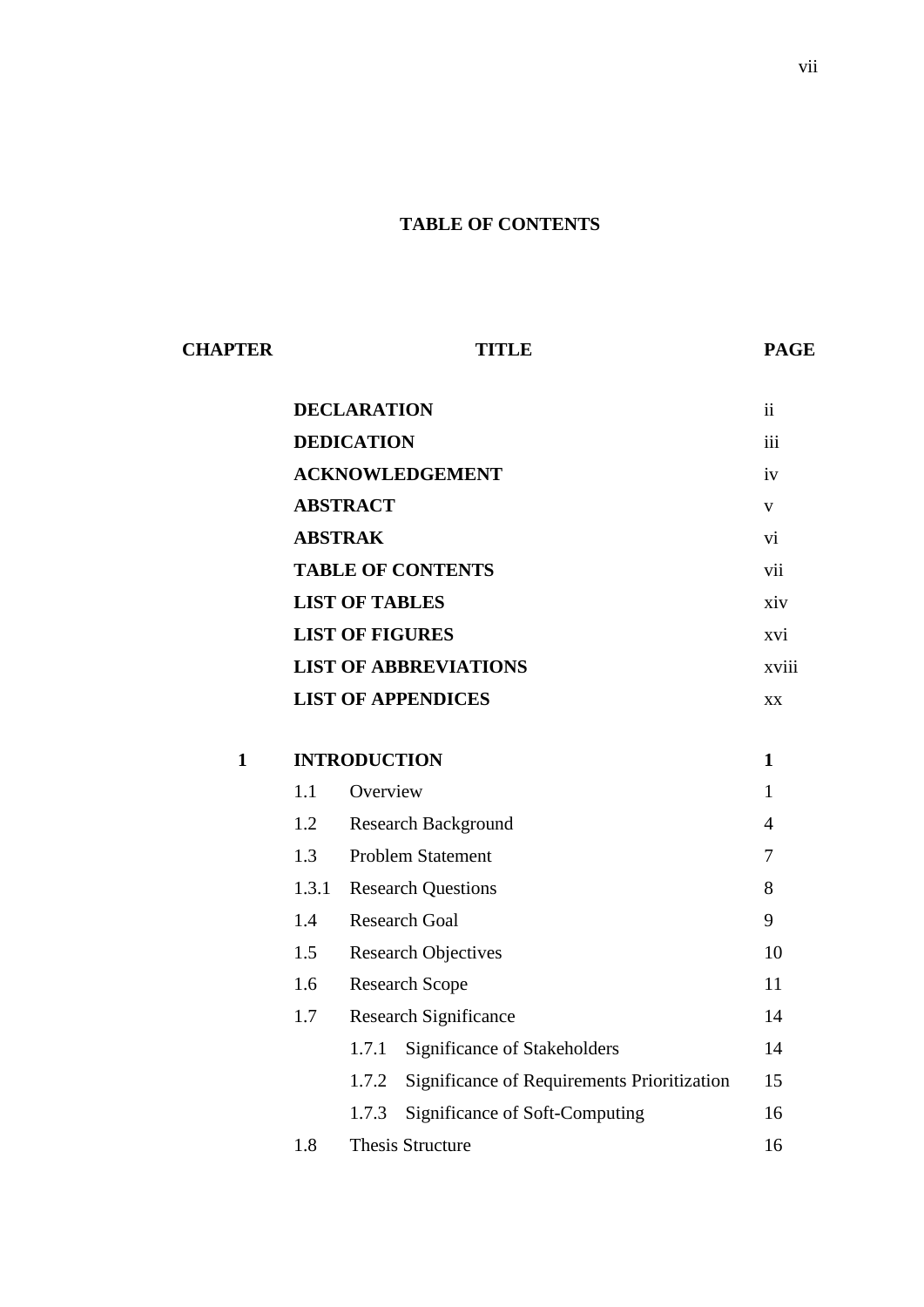| $\boldsymbol{2}$ |     |            | <b>LITERATURE REVIEW</b>                      | 18       |
|------------------|-----|------------|-----------------------------------------------|----------|
|                  | 2.1 |            | Introduction                                  | 18       |
|                  | 2.2 |            | <b>Value-Based Software</b>                   | 18       |
|                  | 2.3 |            | Value-Based Software Development and          |          |
|                  |     |            | Requirements Engineering                      | 20       |
|                  | 2.4 |            | Stakeholder Identification and Quantification | 24       |
|                  |     | 2.4.1      | Stakeholder's Definitions                     | 24       |
|                  |     |            | 2.4.2 Project Success Rate                    | 26       |
|                  |     | 2.4.3      | Time to Market Problem                        | 26       |
|                  | 2.5 |            | <b>Literature Review Analysis</b>             | 27       |
|                  |     | 2.5.1      | RQ1: SIQ Approaches: Overview and             |          |
|                  |     |            | <b>Issues</b>                                 | 28       |
|                  |     |            | Reported Issues of SIQ<br>2.5.1.1             |          |
|                  |     |            | Approaches                                    | 34       |
|                  |     | 2.5.2      | RQ2: Reported Stakeholders' Attributes        | 37       |
|                  |     | 2.5.3      | RQ3: Reported Stakeholders' Attributes        |          |
|                  |     |            | <b>Usage Contexts</b>                         | 39       |
|                  |     | 2.5.4      | RQ4: Reported Stakeholders' Types and         |          |
|                  |     |            | Metrics                                       | 40       |
|                  |     | 2.5.5      | RQ5: Addressed Issues of Value-Based          |          |
|                  |     |            | Software Development                          | 43       |
|                  |     | 2.5.6      | RQ6: Requirements Prioritization              |          |
|                  |     |            | Techniques: Overview and Issues               | 45       |
|                  |     |            | 2.5.6.1<br><b>Software Requirements</b>       |          |
|                  |     |            | <b>Prioritization Techniques</b>              | 49       |
|                  | 2.6 | Discussion |                                               | 59       |
|                  | 2.7 |            | <b>Chapter Summary</b>                        | 61       |
|                  |     |            |                                               |          |
| 3                | 3.1 |            | <b>RESEARCH METHODOLOGY</b><br>Introduction   | 62<br>62 |
|                  |     |            |                                               |          |
|                  | 3.2 |            | <b>Research Design</b>                        | 62       |
|                  | 3.3 |            | <b>Research Framework</b>                     | 65       |
|                  |     | 3.3.1      | Component 1: Literature Review                | 67       |
|                  |     | 3.3.2      | Component 2: The Proposed SIQ Process         | 68       |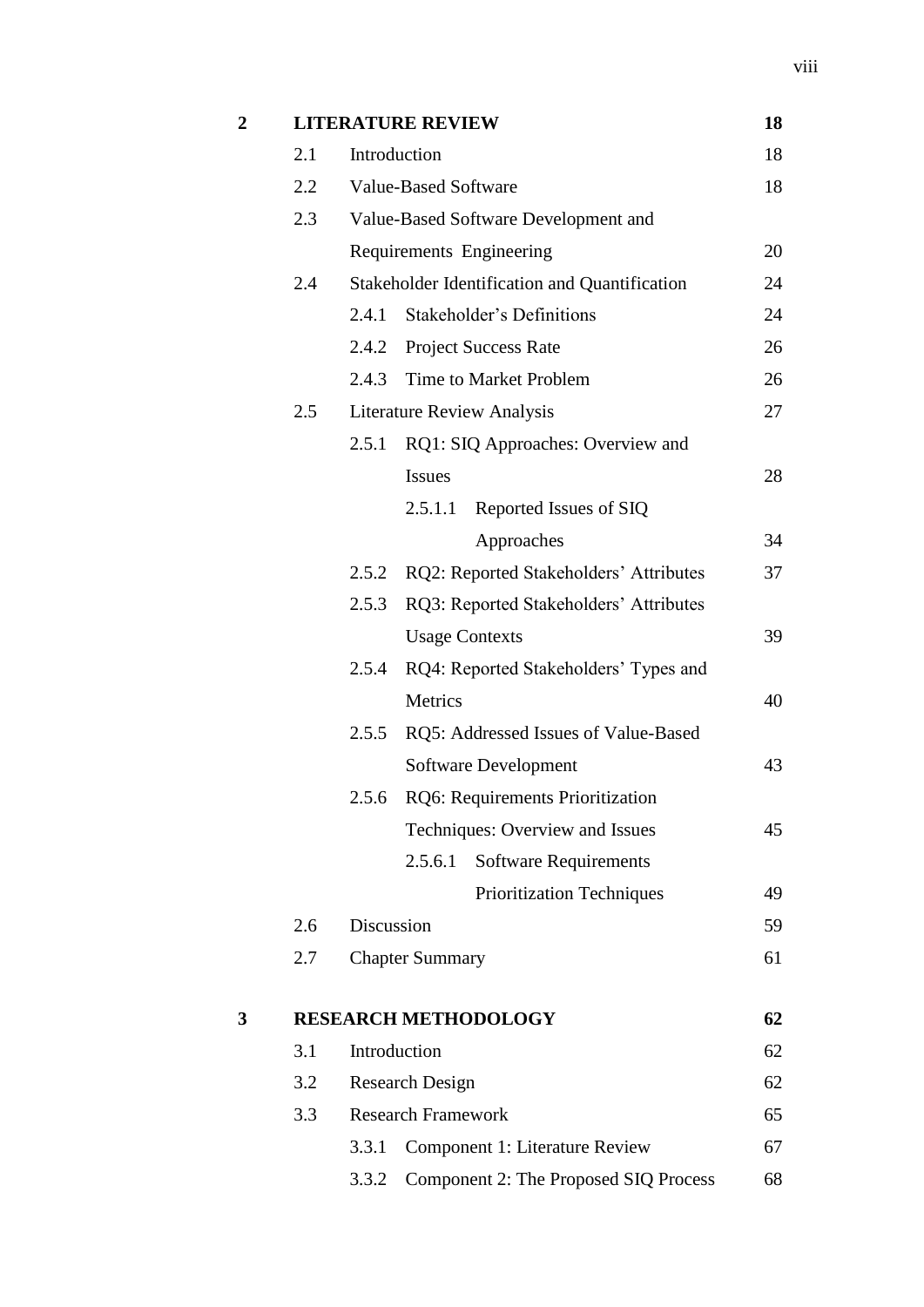|     |       | 3.3.3 Component 3: Intelligent Stakeholder |    |
|-----|-------|--------------------------------------------|----|
|     |       | <b>Quantification System</b>               | 70 |
|     | 3.3.4 | Component 4: Intelligent Requirements      |    |
|     |       | Prioritization System                      | 71 |
|     | 3.3.5 | <b>Application of Machine Learning</b>     |    |
|     |       | Approaches                                 | 72 |
|     |       | 3.3.5.1 Back Propagation Neural Network    | 74 |
|     |       | 3.3.5.2 Data Clustering Approaches         | 77 |
|     | 3.3.6 | <b>Analytical Hierarchy Process (AHP)</b>  | 79 |
|     | 3.3.7 | Component 5: Verification and Validation   | 80 |
|     |       | 3.3.7.1 Case Studies                       | 81 |
|     |       | 3.3.7.2 Experimentation                    | 85 |
|     | 3.3.8 | Component 6: Results and Conclusion        | 85 |
| 3.4 |       | <b>Chapter Summary</b>                     | 86 |
|     |       |                                            |    |

| <b>STAKEHOLDER IDENTIFICATION</b> |
|-----------------------------------|
|                                   |

|     | <b>CHALLENGES</b> |                                |                                    | 87 |
|-----|-------------------|--------------------------------|------------------------------------|----|
| 4.1 | Introduction      |                                |                                    | 87 |
| 4.2 |                   | <b>Survey Research Process</b> |                                    | 88 |
|     | 4.2.1             |                                | Phase 1 Questionnaire              | 91 |
|     |                   | 4.2.1.1                        | Analysis Methods and Tools         | 92 |
|     |                   | 4.2.1.2                        | <b>Stakeholders' Attributes</b>    | 92 |
|     |                   | 4.2.1.3                        | <b>System Quality</b>              | 92 |
|     |                   | 4.2.1.4                        | Use of Standards                   | 93 |
|     |                   | 4.2.1.5                        | Easiness                           | 93 |
|     |                   | 4.2.1.6                        | <b>Staff Expertise</b>             | 93 |
|     | 4.2.2             |                                | Phase 2 Semi-Structured Interview  | 94 |
| 4.3 |                   |                                | Qualitative Data Analysis          | 94 |
| 4.4 |                   |                                | Problems of the SIQ Process        | 95 |
|     | 4.4.1             |                                | <b>Lack of Standard Approaches</b> | 96 |
|     | 4.4.2             | Lack of Expertise              |                                    | 96 |
|     | 4.4.3             | Easiness                       |                                    | 97 |
|     |                   |                                | 4.4.4 Stakeholders' Attributes     | 97 |
|     | 4.4.5             | Time                           |                                    | 98 |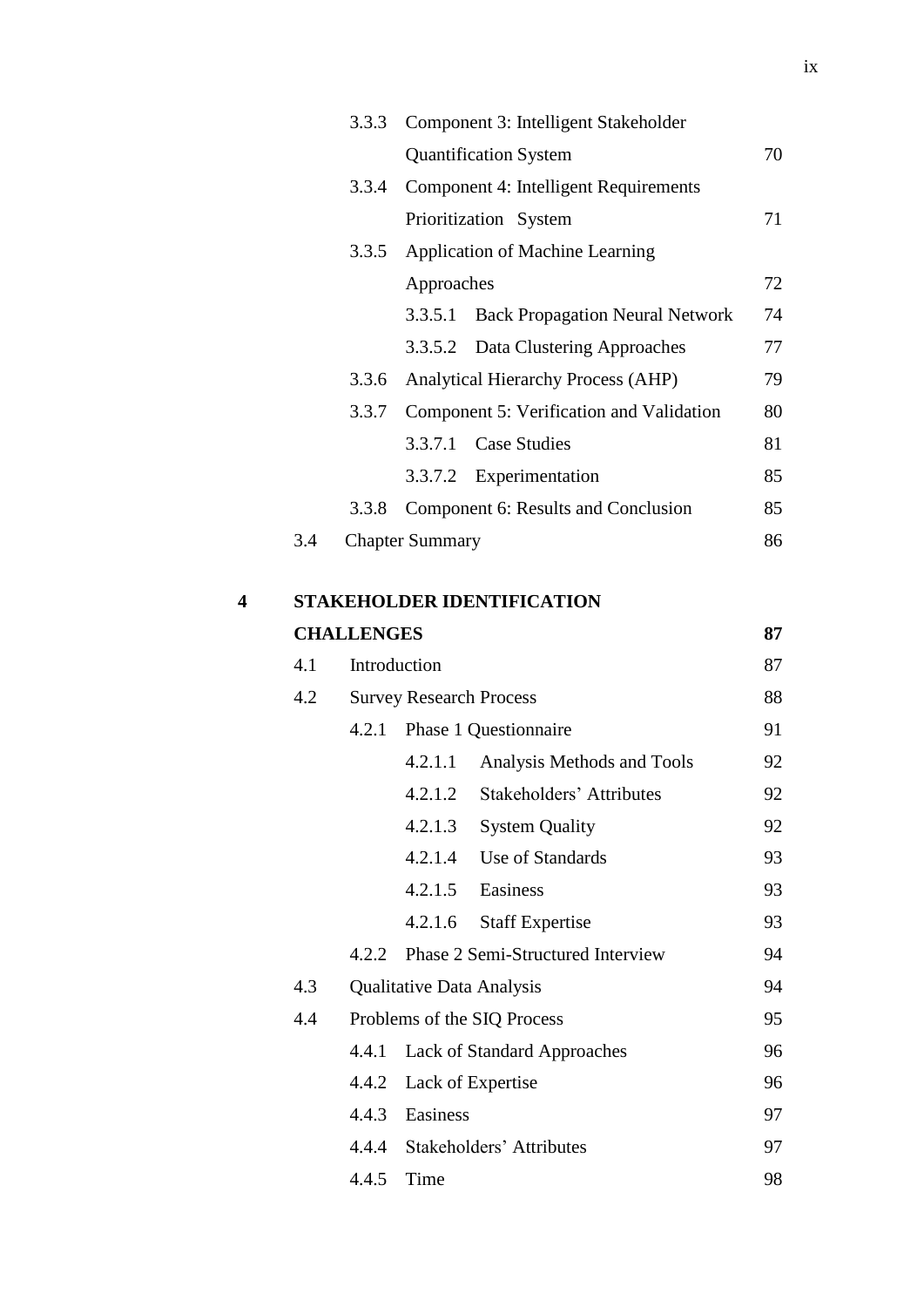|     |     |                        | 4.4.6 Lack of Automation                            | 98  |
|-----|-----|------------------------|-----------------------------------------------------|-----|
|     |     |                        | 4.4.7 Ambiguity or Lack of Clarity                  | 99  |
| 4.5 |     | <b>Chapter Summary</b> |                                                     | 99  |
|     |     |                        |                                                     |     |
| 5   |     |                        | <b>STAKEMETER: THE PROPOSED STAKEHOLDER</b>         |     |
|     |     |                        | <b>ANALYSIS PROCESS</b>                             | 101 |
|     | 5.1 | Introduction           |                                                     | 101 |
|     | 5.2 |                        | <b>StakeMeter: the Proposed SIQ Process</b>         | 101 |
|     |     | 5.2.1                  | Step 1: Stakeholders' Responsibilities              | 102 |
|     |     | 5.2.2                  | Step 2: Stakeholders' Groups                        | 103 |
|     |     | 5.2.3                  | Step 3: Stakeholders' Attributes                    | 103 |
|     |     |                        | 5.2.3.1 Technical Attributes                        | 105 |
|     |     |                        | 5.2.3.2 Personality Attributes                      | 105 |
|     |     |                        | 5.2.3.3 Personal cum Technical Attributes           | 106 |
|     |     |                        | 5.2.3.4 Geographical Attributes                     | 107 |
|     |     | 5.2.4                  | Step 4: Stakeholders' Factors                       | 113 |
|     |     | 5.2.5                  | Step 5: Stakeholders' Values                        | 116 |
|     |     | 5.2.6                  | Step 6: Stakeholders' Quantification                |     |
|     |     |                        | Criteria                                            | 116 |
|     | 5.3 |                        | <b>Requirements Collection</b>                      | 117 |
|     | 5.4 |                        | <b>Factors Formulation</b>                          | 117 |
|     |     |                        | 5.4.1 Stakeholder Risk Factor $(F_{SR})$            | 118 |
|     |     | 5.4.2                  | Stakeholder Instability Factor (F <sub>SI</sub> )   | 119 |
|     |     | 5.4.3                  | Stakeholder Communication Factor (F <sub>SC</sub> ) | 119 |
|     |     | 5.4.4                  | Stakeholder Skill Factor (F <sub>SS</sub> )         | 120 |
|     |     | 5.4.5                  | Stakeholder Interest Factor $(F_{STT})$             | 120 |
|     |     | 5.4.6                  | Stakeholder Personality Factor $(F_{SP})$           | 121 |
|     |     | 5.4.7                  | Stakeholder Hierarchy Factor (F <sub>SH</sub> )     | 121 |
|     |     | 5.4.8                  | Stakeholder Legitimacy Factor (F <sub>SLG</sub> )   | 122 |
|     |     | 5.4.9                  | Stakeholder Environment Factor (F <sub>SE</sub> )   | 122 |
|     | 5.5 |                        | <b>Inclusion and Exclusion Criteria</b>             | 124 |
|     | 5.6 |                        | <b>Implementation Guidelines</b>                    | 126 |
|     | 5.7 |                        | <b>Chapter Summary</b>                              | 126 |
|     |     |                        |                                                     |     |

**6 VERIFICATION OF THE PROPOSED PROCESS**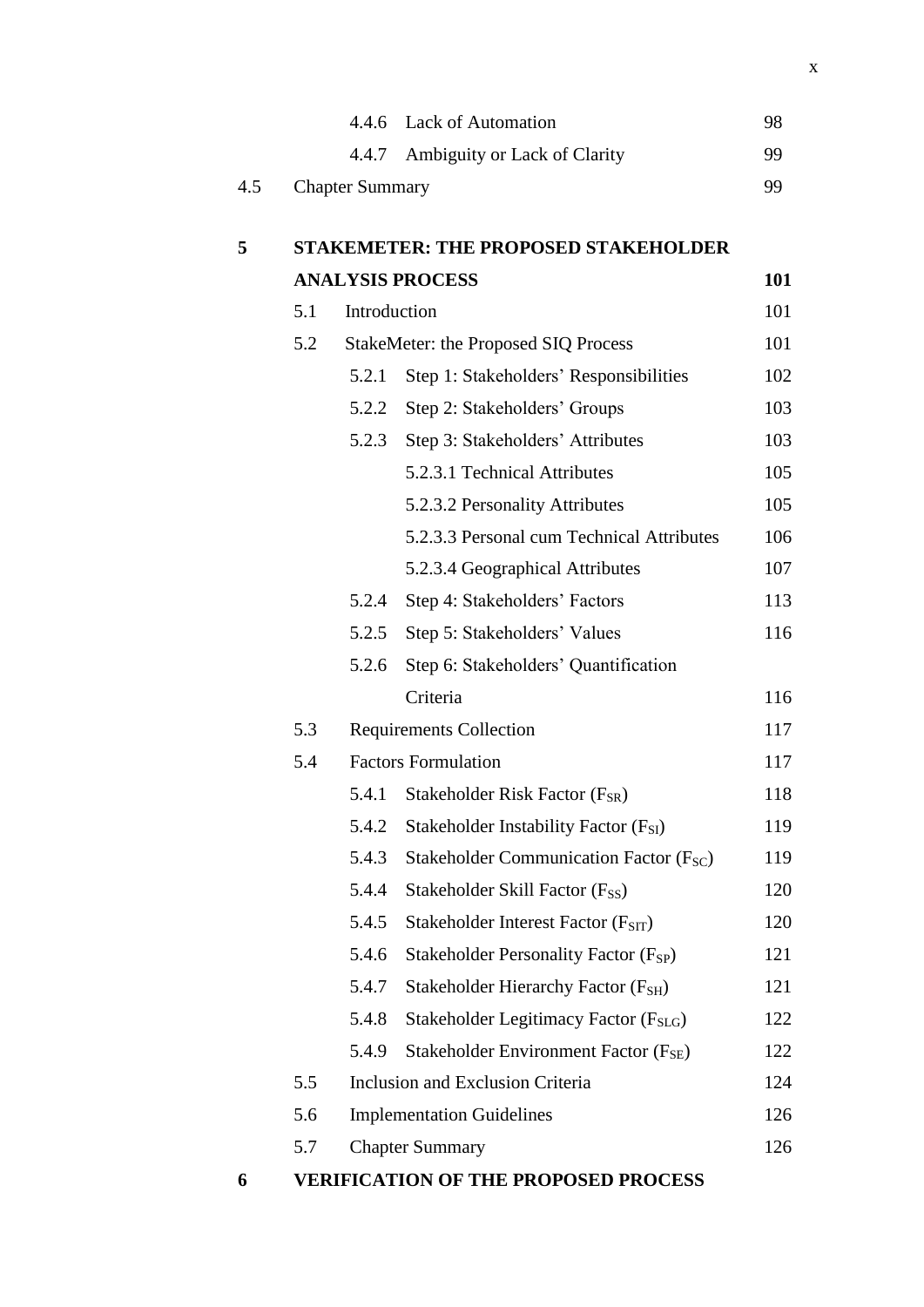# **STAKEMETER 128**

| 6.1 |       | Introduction                                    | 128 |
|-----|-------|-------------------------------------------------|-----|
| 6.2 |       | <b>Case Studies</b>                             | 128 |
| 6.3 |       | Number of Stakeholders                          | 131 |
|     | 6.3.1 | Case study 1: Online Car Show Room              | 131 |
|     | 6.3.2 | Case study 2: Hospital Management               |     |
|     |       | System                                          | 132 |
|     | 6.3.3 | Case study 3: Restaurant Management             |     |
|     |       | System                                          | 133 |
|     | 6.3.4 | Case study 4: University Web Portal             | 134 |
| 6.4 |       | Stakeholders' Responsibilities and Grouping     | 135 |
|     | 6.4.1 | Online Car Show Room (OCSR)                     | 136 |
|     | 6.4.2 | Hospital Management System (HMS)                | 137 |
|     | 6.4.3 | <b>Restaurant Management System (RMS)</b>       | 138 |
| 6.5 |       | <b>Stakeholders' Quantification and Results</b> | 138 |
|     | 6.5.1 | <b>OCSR</b> Stakeholders' Quantification and    |     |
|     |       | Selection                                       | 139 |
|     | 6.5.2 | HMS Stakeholders' Quantification and            |     |
|     |       | Selection                                       | 140 |
|     | 6.5.3 | RMS Stakeholders' Quantification and            |     |
|     |       | Selection                                       | 141 |
| 6.6 |       | Performance Analysis of StakeMeter              | 143 |
|     |       | 6.6.1 Applications of Mitchells Method          | 145 |
|     | 6.6.2 | Applications of Ballejos and Montagna           |     |
|     |       | Method                                          | 145 |
|     | 6.6.3 | Applications of SIQ Process StakeMeter          | 146 |
|     | 6.6.4 | <b>Survey Response of SIQ Process</b>           |     |
|     |       | <b>StakeMeter</b>                               | 149 |
| 6.7 |       | <b>Chapter Summary</b>                          | 150 |

# **7 SPHANDLER: NEUROFUZZY BASED**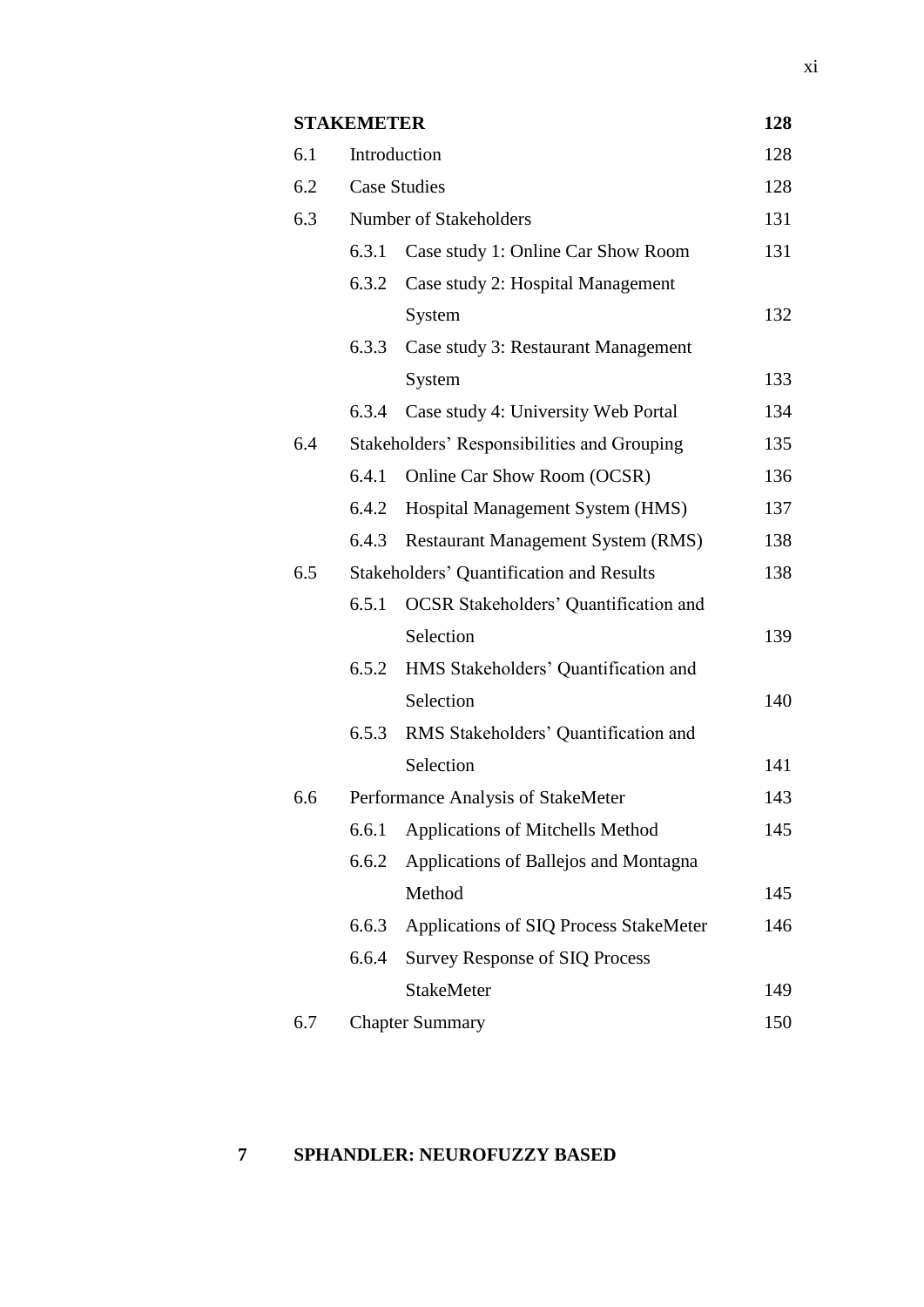|   |     | <b>QUANTIFICATION SYSTEM</b>                      | 151 |
|---|-----|---------------------------------------------------|-----|
|   | 7.1 | Introduction                                      | 151 |
|   | 7.2 | <b>Stakeholder Quantification Problem</b>         | 151 |
|   | 7.3 | The Proposed Intelligent System: SPHandler        | 153 |
|   |     | Data Collection<br>7.3.1                          | 154 |
|   |     | <b>Neural Network Training</b><br>7.3.2           | 156 |
|   |     | Application of Fuzzy C-Means<br>7.3.3             | 158 |
|   | 7.4 | Discussion                                        | 163 |
|   | 7.5 | <b>Chapter Summary</b>                            | 164 |
| 8 |     | PHANDLER: A SCALABLE AND INTELLIGENT              |     |
|   |     | REQUIREMENTS PRIORITIZATION SYSTEM                | 166 |
|   | 8.1 | Introduction                                      | 166 |
|   | 8.2 | Value-based Intelligent Requirements              |     |
|   |     | Prioritization Technique (VIRP)                   | 167 |
|   |     | <b>Expert Level Prioritization</b><br>8.2.1       | 167 |
|   |     | Derived Exceptions Based<br>8.2.2.1               |     |
|   |     | on Exception 2 of VIRP                            | 169 |
|   | 8.3 | The Proposed Expert System: PHandler              | 174 |
|   | 8.4 | <b>Experimental Setup</b>                         | 176 |
|   |     | Application of Artificial Neural Network<br>8.4.1 | 176 |
|   |     | 8.4.1.1 Data Collection                           | 177 |
|   |     | 8.4.1.2 Training and Optimization of              |     |
|   |     | the BPNN                                          | 179 |
|   |     | 8.4.1.3 Impact of Hidden Nodes on                 |     |
|   |     | Accuracy                                          | 184 |
|   |     | Application of AHP<br>8.4.2                       | 186 |
|   | 8.5 | Experimentation                                   | 188 |
|   | 8.6 | <b>Comparative Analysis and Discussion</b>        | 204 |
|   | 8.7 | <b>Chapter Summary</b>                            | 210 |

# **9 CONCLUSION AND FUTURE WORKS 211**